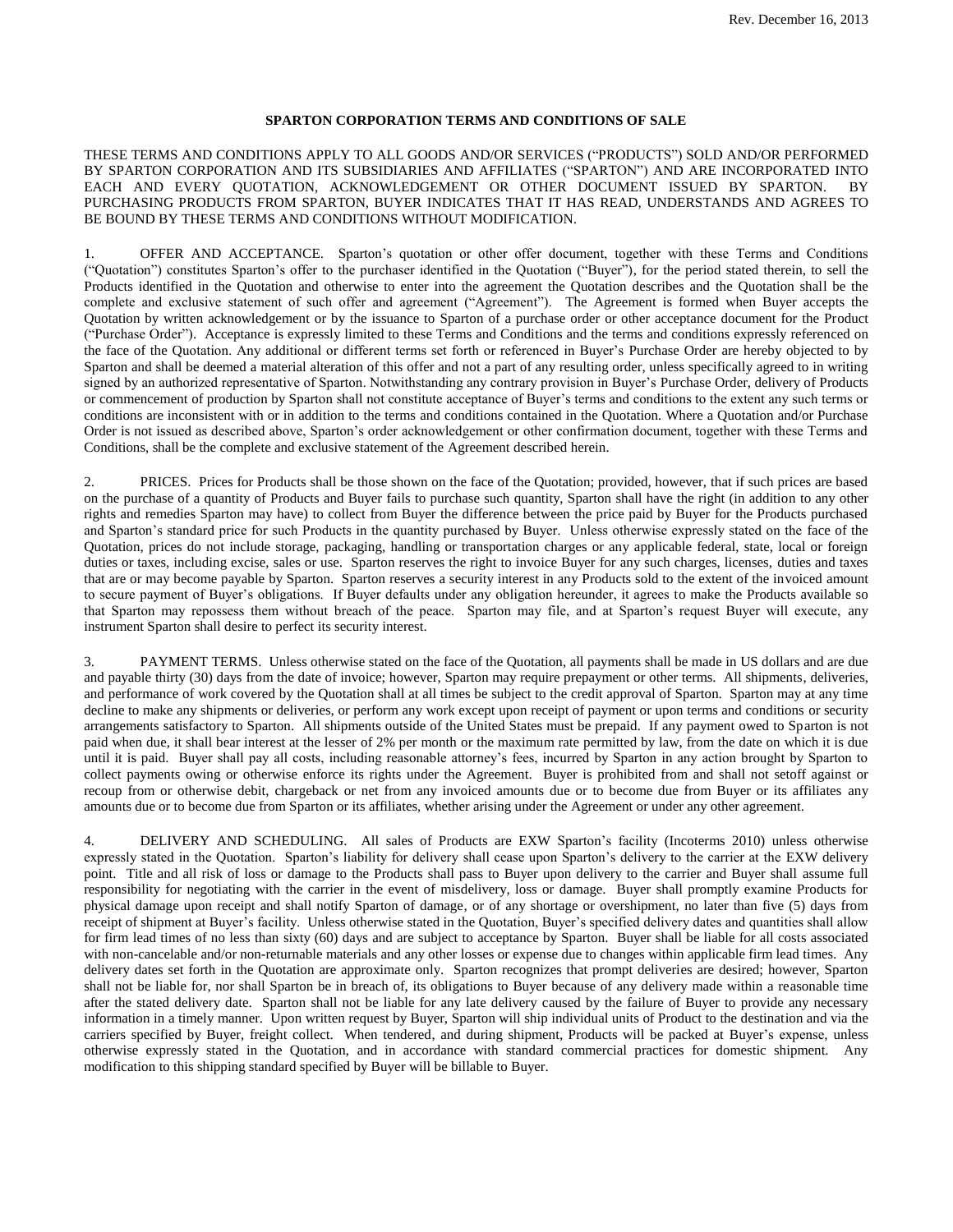5. ADJUSTMENTS. Sparton reserves the right to equitably adjust the price and delivery terms of the Agreement in the event of, and as a condition to, any changes in the specifications, timing or other requirements for Products, the scope of any work covered by the Agreement or the volumes of Products.

## 6. WARRANTY

(a) Sparton warrants to Buyer, and to no other legal entity, that at the time of delivery to Buyer, the Product will be (i) free from defects in material and workmanship and (ii) in conformity with Sparton's published technical descriptions for the Product in effect at the time of sale of the Product or, if applicable, Buyer's drawings and specifications referenced in the Quotation. This warranty is not applicable to consumers and/or items purchased by Sparton and covered by a separate vendor warranty.

(b) Sparton shall have no responsibility or obligation to Buyer for warranty claims related to Product failures caused by incompatibility with other systems or devices; Products damaged by misuse, accident, neglect, or improper installation, alterations or repairs, including the use of non-conforming parts; or the failure of the Product to perform or operate other than in conformity with Sparton's published technical descriptions for the Product in effect at the time of sale of the Product or, if applicable, Buyer's specifications referenced in the Quotation. Buyer shall determine the suitability of the Product for its intended use and Buyer assumes all risk and liability whatsoever in connection therewith.

(c) Any claim for defective or non-conforming Product based on a breach of the foregoing warranties must be presented to Sparton by Buyer in writing within thirty (30) days from the date of Buyer's discovery of such defect or non-conformity, but in no event later than three (3) months following Buyer's receipt of medical and biotechnology devices and one (1) year following Buyer's receipt of any other Product. Failure by Buyer to provide Sparton with written notice of any defect or nonconformity within such time period shall be deemed an absolute and unconditional waiver of Buyer's claim for breach of warranty. All claims must be made in accordance with Sparton's return material authorization process. Buyer must hold and make available for inspection and testing by Sparton all Product claimed by Buyer to be defective or non-conforming. Any claim for defective or non-conforming Product must be verified by Sparton's authorized representative, in which case, Sparton's liability will be limited as set forth below. Buyer is responsible for all return transportation charges. If Buyer requests and Sparton approves corrections, repairs or replacements to be made at any facility designated by Buyer other than Sparton's own facility, Buyer agrees to compensate Sparton at its prevailing rates for all field personnel, travel, per diem and local transportation costs. Any Product submitted pursuant to the warranty provisions of the Agreement that passes Sparton's inspection/acceptance tests will be returned to Buyer as No Defect Found (NDF) and Sparton will invoice Buyer a per lot testing and handling charge, as quoted.

(d) In the event that any Product manufactured by Sparton is determined to be defective or non-conforming based on a breach of the foregoing warranties, Sparton shall, at Sparton's option, either credit Buyer for any such defect or nonconformity, not to exceed the purchase price paid by Buyer for such Product(s), or, at Sparton's expense, replace, repair or correct such Product(s). The foregoing constitutes Buyer's sole remedies against Sparton for breach of warranty claims.

(e) THE WARRANTIES LISTED ABOVE ARE EXCLUSIVE AND SPARTON EXPRESSLY DISCLAIMS AND BUYER WAIVES ALL OTHER REPRESENTATIONS AND WARRANTIES, EXPRESSED OR IMPLIED, STATUTORY OR ARISING BY COURSE OF DEALING OR PERFORMANCE, CUSTOM, USAGE IN THE TRADE OR OTHERWISE, INCLUDING, WITHOUT LIMITATION, ANY WARRANTY OF NON-INFRINGEMENT AND ANY IMPLIED WARRANTY OF MERCHANTABILITY OR FITNESS FOR A PARTICULAR PURPOSE.

7. LIMITATION OF LIABILITY. IN NO EVENT SHALL SPARTON'S LIABILITY ARISING OUT OF OR RESULTING FROM THE AGREEMENT, INCLUDING, WITHOUT LIMITATION, FOR THE MANUFACTURE, DELIVERY, SALE, REPAIR, REPLACEMENT, INSTALLATION OR USE OF ANY PRODUCT, EXCEED THE AMOUNTS ACTUALLY PAID BY BUYER FOR THE PRODUCTS THAT ARE ALLEGED TO BE DEFECTIVE OR NONCONFORMING OR THE CAUSE OF ANY LOSS OR DAMAGE, WHETHER FOUNDED IN CONTRACT, TORT (INCLUDING NEGLIGENCE), STRICT LIABILITY OR OTHERWISE. IN NO EVENT SHALL SPARTON BE LIABLE FOR ANY SPECIAL, INDIRECT, EXEMPLARY, INCIDENTAL, PUNITIVE, OR CONSEQUENTIAL DAMAGES (INCLUDING, WITHOUT LIMITATION, LOSS OF ANTICIPATED PROFITS, LOSS OF USE, LOSS OF REVENUE AND COST OF CAPITAL) ARISING OUT OF OR RELATING TO THE AGREEMENT OR ANY PRODUCTS. BUYER WILL, AT ITS EXPENSE, INDEMNIFY, DEFEND AND HOLD SPARTON HARMLESS FROM AND AGAINST ANY AND ALL THIRD PARTY CLAIMS FOR ANY LOSSES, LIABILITIES OR DAMAGES LIMITED BY THIS PARAGRAPH.

8. INTELLECTUAL PROPERTY INFRINGEMENT. Buyer will, at its expense, indemnify, defend and hold Sparton harmless from and against any and all losses, liabilities, damages and expenses (including, without limit, court costs, legal expenses and attorney fees) arising out of or in connection with any claim for actual or alleged infringement of any patent, copyright, trade secret or other intellectual property right based upon Sparton's manufacture or use of the Products.

9. TERMINATION. In the event that Buyer breaches this Agreement in any manner, Sparton may, by written notice to Buyer, terminate this Agreement, any Purchase Order, or any part thereof, without any liability to Buyer. Any one of the following acts by Buyer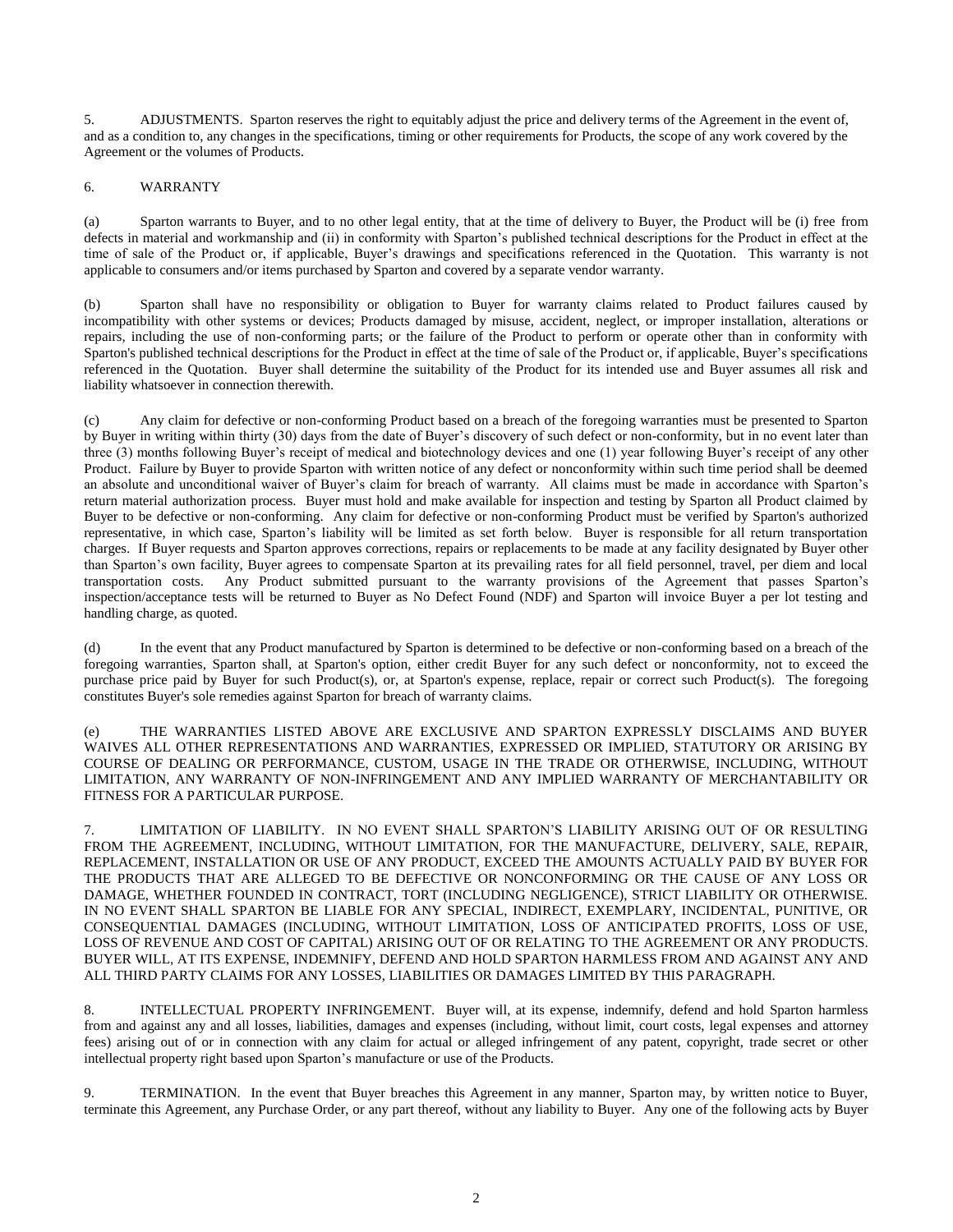shall constitute a breach by Buyer: (a) failure to make payment for any Products from Sparton when due; (b) failure to accept conforming Products supplied hereunder; (c) failure to obtain written consent of Sparton prior to the return of any Products; (d) the filing of a voluntary or involuntary petition in bankruptcy (including reorganization) against Buyer, the appointment of a trustee or receiver of Buyer or an assignment for the benefit of creditors of Buyer; and (e) any other act by Buyer in violation of any of the provisions of this Agreement. Buyer may not cancel or otherwise terminate this Agreement, any Purchase Order, or any part thereof, without the prior written consent of an authorized representative of Sparton. If Buyer attempts to cancel this Agreement, any Purchase Order, or any part thereof, without Sparton's properly authorized consent, or otherwise repudiates this Agreement, Buyer shall be liable to Sparton for all of Sparton's incurred costs and non-cancelable commitments to the date of such attempted cancellation, plus Sparton's incidental damages as well as the profit Sparton expected to realize upon full performance of this Agreement. Sparton's rights and remedies under this Agreement are cumulative and not alternative and are in addition to any other right or remedy to which Sparton may now or subsequently be entitled to at law or in equity, by contract, statute or otherwise.

10. MATERIAL EXPOSURE. Upon termination, cancellation or change of any order, Buyer shall purchase all finished Products at the previously quoted price and shall purchase all work-in-process and inventory at 115% of Sparton's cost. Sparton is authorized to invoice such costs against the original order if Buyer fails to issue a separate order for such finished Products, work-in-process and/or inventory within thirty (30) days of the termination, cancellation or change. Buyer shall pay Sparton a monthly carrying charge consisting of 2% of Sparton's cost for inventory and materials related to any order that are not incorporated into Products tendered to Buyer within ninety (90) days following Sparton's receipt of the order. Further, Buyer must purchase all such inventory and materials at 115% of Sparton's cost if not incorporated into Products tendered to Buyer within one-hundred and eighty (180) days following Sparton's receipt of the order.

11. INFORMATION AND DOCUMENTATION. Sparton shall only be responsible to provide Buyer with such information, disclosures, warnings, labels, instructions and other documentation concerning (a) Products and their ingredients, materials and components, (b) the shipping, handling, delivery, use and disposal of such Products, ingredients, materials and components, and (c) any import, export, customs, rules of origin, tax or related matters, as are, in each such case, reasonable under the circumstances and specifically identified by Buyer to Sparton in writing. Buyer shall reimburse Sparton for any cost to Sparton of providing any such information, disclosures, warnings, labels, instructions and other documentation.

12. COMPLIANCE. Buyer shall be solely responsible for compliance with any federal, state, local or foreign laws, rules, regulations and ordinances or any industry standards that may be applicable to the Products. Without limiting the generality of the foregoing, Buyer is solely responsible for compliance with all applicable laws and regulations of the U.S. and other countries with respect to the export and use of any Products. Buyer will not export, either directly or indirectly, any Product or system incorporating such Product without first obtaining any required license or other approval from the U.S. Department of Commerce, or any other required agency or department of the United States Government. Various export control laws of the United States or other countries may restrict or prohibit export of Products to certain countries. Sparton shall not be liable for non-compliance, compliance or efforts to comply with export control laws in any jurisdiction.

13. EXCUSABLE DELAY. Sparton shall not be liable for any delay or failure to perform if such delay or failure to perform is caused by circumstances beyond its reasonable control, including but not limited to acts of God, acts of civil or military authority, fires, epidemics, floods, riots, wars, sabotage, labor disputes, governmental actions or inability to obtain materials, components, energy, manufacturing facilities, or transportation. In the event of any such delay, the date of delivery or performance hereunder shall be extended by a period equal to the time lost by reason of such delay. In the event Sparton's production is curtailed for any of the above reasons, Sparton may allocate its production among its various customers. Such allocation shall be made in a commercially fair and reasonable manner.

14. PROPRIETARY MATERIALS. Sparton shall have and retain all rights, title and interest, including all intellectual property rights, in and to all Products and associated materials, including, without limitation, all related reports, specifications, drawings, designs, computer programs and any other property, tangible or intangible, furnished by Sparton in connection with or under the Agreement ("Proprietary Materials"). No Proprietary Materials created by Sparton in connection with or pursuant to the Agreement shall be considered "works made for hire" as that term is used in connection with the U.S. Copyright Act. Buyer shall not have any license to use any intellectual property rights of Seller except to the extent expressly agreed to in a separate license agreement mutually agreed in writing between Sparton and Buyer.

15. CONFIDENTIAL INFORMATION. Buyer shall maintain the confidentiality of all technical, business or financial information of Sparton ("Confidential Information") in the same manner in which it protects its own confidential information of like kind, but in no event shall Buyer take less than reasonable precautions to prevent the unauthorized disclosure, publication, dissemination or use of the Confidential Information. Upon termination of the Agreement, Buyer shall return the Confidential Information and shall not use the Confidential Information for its own, or any third party's, benefit.

16. GOVERNING LAW; JURISDICTION; VENUE. The Agreement and any other documentation between Sparton and Buyer for the Products shall be governed by the internal laws of the State of Illinois without regard to any applicable conflict of laws provisions. The